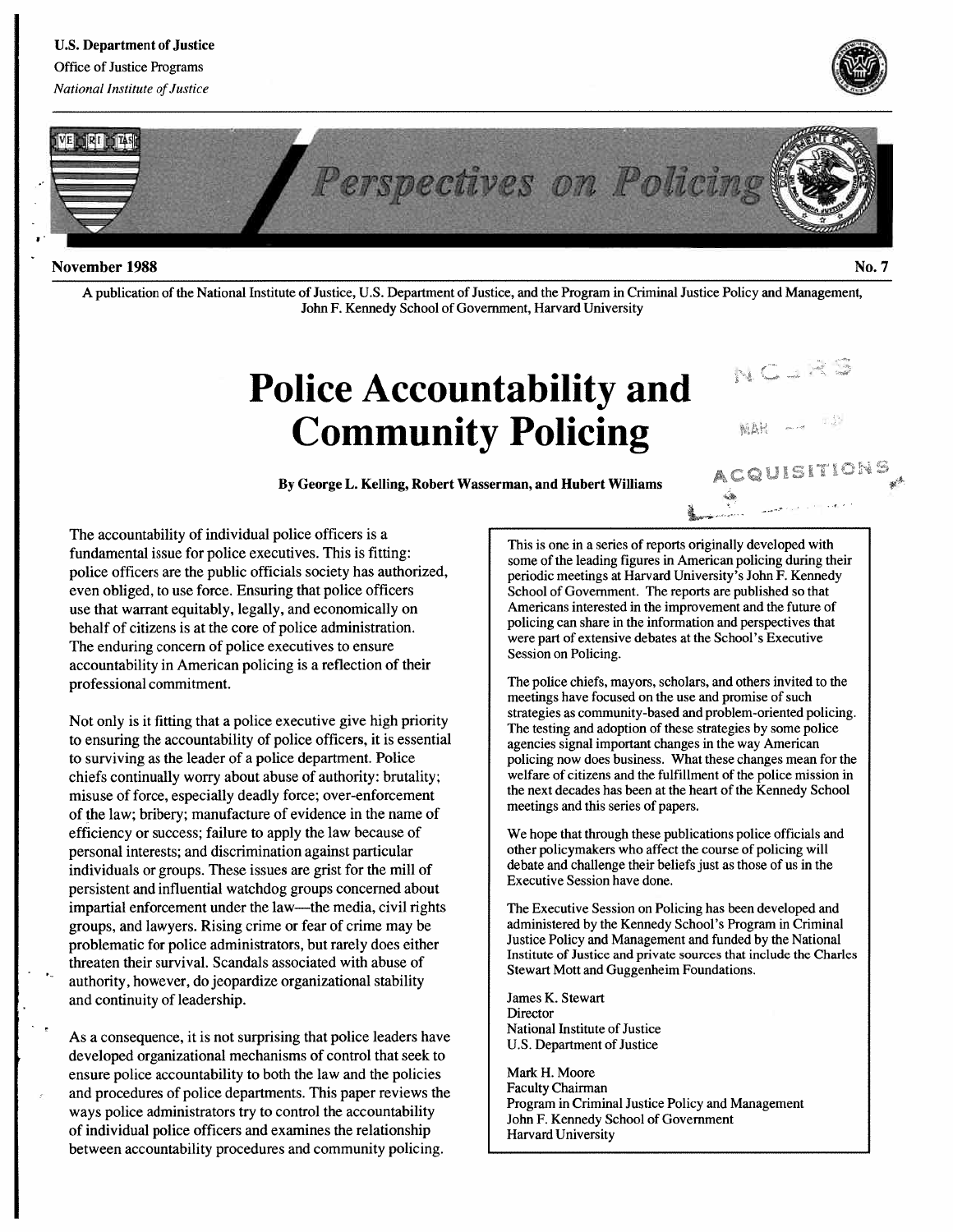The paper's focus on accountability and community policing results from the concerns of many police executives and policymakers that certain characteristics of community policing threaten police officer accountability. These characteristics of community policing include organizational decentralization; increased intimacy between police officers and citizens and neighborhoods; receipt and interpretation of citizen demand for service by individual patrol officers; and development of patrol and policing tactics (problem solving, for example) by patrol officers at a neighborhood or community level. All of these characteristics require increased officer use of discretion and empowerment of patrol officers. Advocates of community policing who call for empowerment of officers should be extraordinarily scrupulous about ensuring that officers are held accountable for their actions.

Police organizations, like all organizations, rely on distinctive structural forms and management processes to maintain accountability. Characteristically, their structures are centralized with functionally defined bureaus, and their management processes emphasize preservice training and elaborate command and control mechanisms. In many respects, police organizations have typified the classical command and control organization that emphasizes top-level decisionmaking: flow of orders from executives down to line personnel, flow of information up from line personnel to executives, layers of dense supervision, unity of command, elaborate rules and regulations, elimination of discretion, and simplification of work tasks.

# *66.*..*command and control systems* . . . *resolved many of the inherent tensions*  of policing . . . 99

Command and control management has met two sets of needs in American policing. First, command and control systems have strengthened the ability of police to respond to civil disturbances, riots, labor disputes, and other problems for which coordinating large numbers of police was required.

Second, command and control systems have resolved many of the inherent tensions of policing-tensions, for example, between constraints imposed on police by law and the opportunities for effectiveness provided by their warrant to use force. There are other tensions as well—tension between efficient processing of offenders and protection of their constitutional guarantees; between conflicting definitions of morality in communities and neighborhoods; between competing political interests.

Command and control systems have appeared to resolve these tensions by (1) instituting rules that prescribe the

behavior of officers; (2) creating dense patterns of command and supervision to enforce these rules; **(3)** establishing the principle of unity of command to eliminate ambiguity in the chain of authority; and  $(4)$  routinizing the job of police officers by defining it as law enforcement.

This strategy has its successes. These successes include reduced political control of officers; reduced corruption; improvement in qualifications and training of police officers; constraints on police officer use of force, especially deadly force; production of more equitable police service; and arguably, enhancement of the tenure of police chiefs. Additionally, command and control management has improved the capacity of police to respond to riots and other disturbances that require coordinated group responses.

But there are strains in this strategy as well. As logically appealing as the command and control organization seems, many aspects of police work are not compatible with classical command and control organizations. First, patrol work is not amenable to attempts to simplify or routinize it. The types and multiplicity of problems with which police deal preclude the simplification or routinization of patrol work.' The metaphor of the assembly line, basic to classical management theories, has proved to be inapplicable to the realities of patrol. Second, police officers, unlike assemblyline workers or military troops, do not work under the direct scrutiny of supervisors. Even when sergeants are in the field, the unpredictable timing and location of police activities thwart ordinary supervision of performance. Consequently, although serious attempts have been made to eliminate or structure discretion, it has remained an integral and pervasive feature of police work,<sup>2</sup> especially at the level of patrol officer.

This strain between the realities of police work and the command and control systems of departments creates problems for administrators. First, the mechanisms of command and control are elaborate and expensive to maintain; layers of command, extensive training, and the maintenance of multitudinous rules and procedures obligate time, personnel, and money. Second, the discontinuities between organizational prescriptions and work realities are not lost on police officers. The results? At least two: (I) considerable role strain on officers who are portrayed as professionals on one hand but treated as recalcitrant semiskilled workers on the other and (2) the rise of the union movement, which, at times, fosters acrid labor-management relationships.

Further, there are additional, more subtle costs to police departments. First, use of individual discretion has been driven underground; creativity and productive adaptations go unrecognized and unrewarded. Second, police departments often fail to tap the potential abilities of their officers. An ethos of "stay out of trouble," which has developed in many departments, stifles officers who are otherwise resourceful and abets officers who "perch" in their positions. Finally, a

 $\mathcal{L}$ 

**I**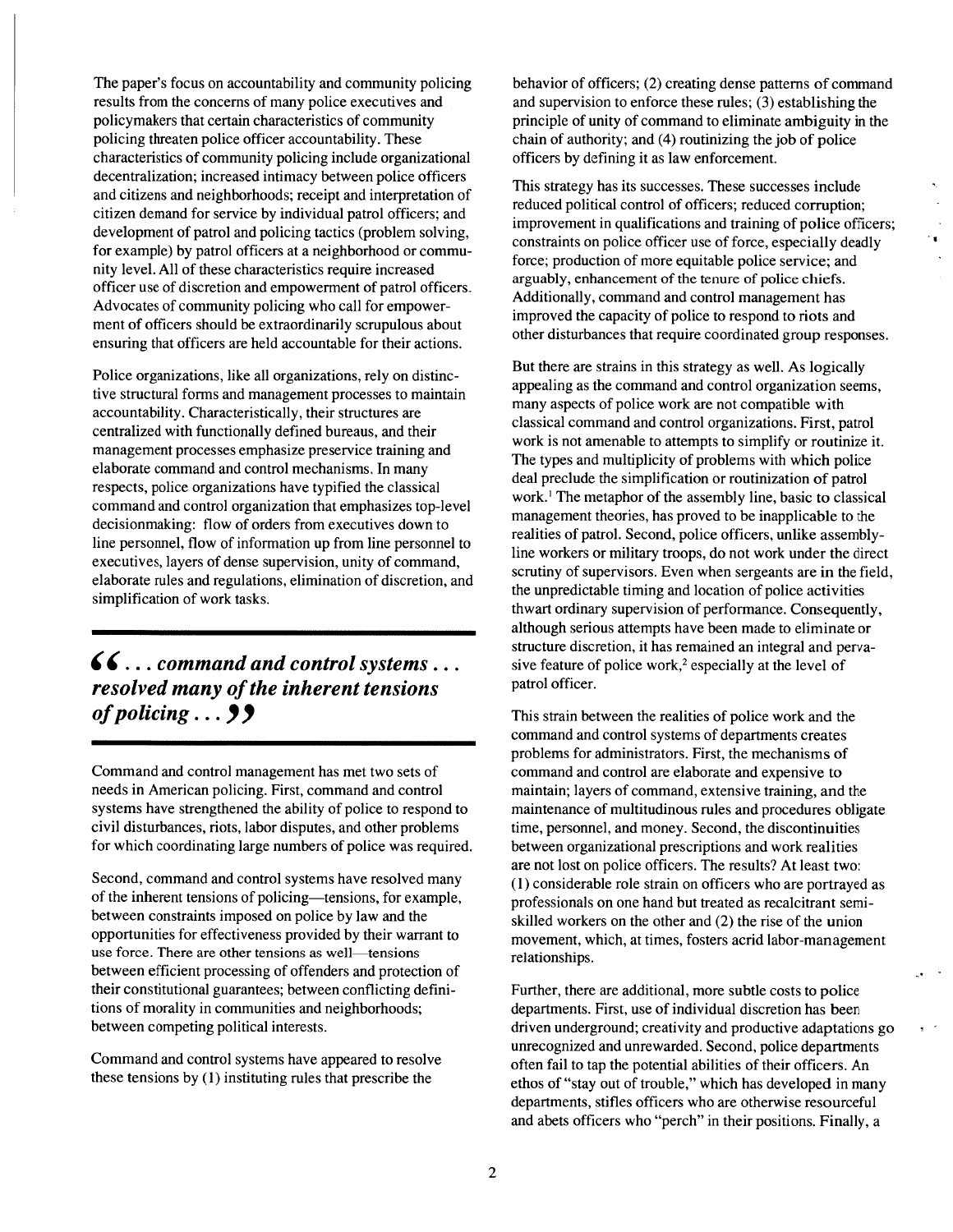police culture has developed that maintains values that are alien to both police departments and communities. This police culture is characterized by suspiciousness, perceptions of great danger, isolation from citizens, and internal solidarity (the "blue curtain").

 *66~nethos of 'stay out of trouble'.* .. ' *stifles officers who are otherwise*  . *resourceful.* . . *9.9* 

## **Managing police culture**

Are there alternatives to command and control for managing police culture and improving accountability?

It is generally acknowledged that a primary determinant of police officer behavior is the culture within which officers find themselves. This is true not only in policing, but also in most other types of organizations. Good management is often described as the management of organizational  $cutture.<sup>3</sup>$ 

The tendency in policing, however, is to emphasize the importance of the formal elements of the organization and ignore the informal elements (organizational myths, heroes and villains, informal patterns of communication, the norms and mores of the organization, etc.). The point, however, is not whether culture is influenced, but who influences it. To the extent that management has not worked to shape police culture, other forces have.

Often, management's attempt to manage culture through command and control merely fosters suspicion, isolation, insularity, demeaning perception of citizens, grumpiness, the "blue curtain," and cynicism.<sup>4</sup> The result is an attitude on the part of police officers that says: "Management, leave me alone-let me do my work." In the worst of circumstances, police culture implies: "I am being paid for being a police officer. Beyond staying out of trouble, if you want me to do anything, bring me in on overtime."

The traditional approach has been to work against culture through the use of command and control. That workers do not like work and have little to contribute to its substance or conduct are basic tenets of classical organizational theory. Alternate managerial approaches recognize the importance of informal leadership and peer influences, assume that workers do care about the substance of their work, and strive to use informal leadership and peer influences on behalf of the

mission of the organization. We believe that successful management of culture is achieved in three ways:

- Leadership through values.
- Accountability to the community.
- Administrative mechanisms of control.

## **Leadership through values**

All organizations have values. They are implicit in every action of organizational incumbents. When explicit, statements of values attempt to set forth the beliefs of an organization, the standards that are to be maintained by its members, and the broader mission expected to be achieved through their activities. Most often, values operate at several levels of individual and organizational awareness. At times, workers make decisions by considering and selecting from alternatives--well aware of their value implications. At other times, workers make decisions without conscious recourse to their value dimensions. Often the values that undergird routine decisions and practices are so deeply ingrained as to make them automatic. $<sup>5</sup>$ </sup>

Values, even those we consider positive, can conflict. For example, loyalty to peers can conflict with the maintenance of high standards of professional practice. When police officers decide to close their eyes to the incompetence or corruption of colleagues and draw the "blue curtain" around them, they choose the value of loyalty to peers over other values, such as quality service to the community. In many police departments, other values, some explicit and others implicit, can be identified that shape and drive police performance: "stay out of trouble," "we are the finest," "machismo," "serve and protect," and many others.

# *66 Often the values that undergird routine decisions.* ..*are so deeply ingrained as to make them automatic.* **99**

The responsibility of police managers is to (1) identify values that flow from the law and the Constitution, that represent the highest norms of the profession, and that are consistent with the ideals of communities and neighborhoods, and (2) enunciate them persuasively and unambiguously.

How are a department's values properly enunciated? First, many departments make their values explicit through the development of concise value statements. Such practices are not new in policing: O.W. Wilson developed visionary value statements both in Wichita and Chicago; the Los Angeles Police Department's statement of values had its origins in the administration of Chief Ed Davis. More recently, such statements have been developed in departments in Houston, Texas; Madison, Wisconsin; Dayton, Ohio; and many others.

Second, statements of policy, on issues such as use of deadly force for example, are derived from departmental values and inform and guide police officers and citizens-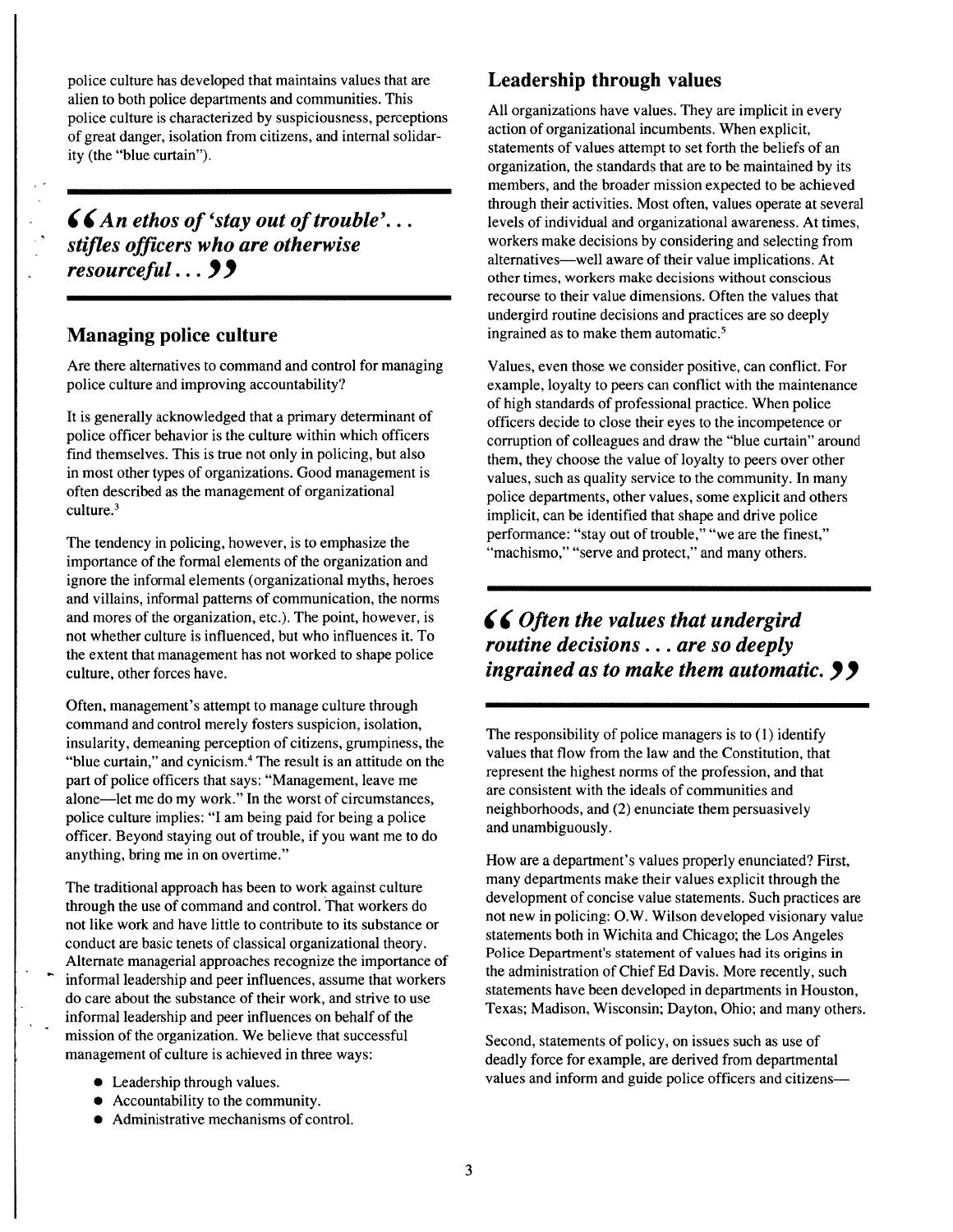whether the department maintains a clear-cut value statement or not-about values of the department. Equally important, the absence of policy statements in crucial areas such as use of deadly force expresses values and creates policy as well through administrative inaction.<sup>6</sup> In turn, procedures (methods of performance that direct action in distinct situations) and rules (specific prohibitions or requirements stated to prevent deviance) are derived from value-based policies.'

Without rejecting all procedures and rules, the primary focus in value-based administration and leadership is not on prohibitions constraining officers but rather on encouraging police officers to weigh their actions constantly in light of departmental values. This switch in emphasis from rule conformity alone to quality action and outcome empowers officers to select appropriate courses of action from within a range of options rather than in the rote fashion too often prescribed by advocates of command and control. Leadership by values addresses the issue of accountability by attempting to link the nature of police work (application of discretionary judgments to a wide range of problems) with mechanisms of control that emphasize professional self-regulation rather than mere obligatory accommodation to rules.

#### **Accountability to the community**

Two familiar forms of police accountability to communities are community relations units and civilian review boards. Community relations units are supposed to carry the message of police departments to communities but have proven to be insufficiently responsive to community definitions of problems and solutions. In the few places where they exist, civilian review boards focus primarily on the performance of individual police officers, particularly on mistakes and incompetence.

The difference between the role of citizens in community policing and in civilian review boards is that civilian review boards concentrate on perceived or real abuses while community policing focuses on the substantive issues of problems, crime, and quality of life in neighborhoods. Citizens bring to the relationship their sense of community, knowledge about the problems in their neighborhoods, their own capacities to solve problems, and the potential to support or authorize police action. Police bring to communities concerns not only for their welfare but for the constitutional rights and the welfare of all individuals and the community-at-large—thus countervailing the tendencies of neighborhood residents to be overly parochial or opposed to the legitimate interests of strangers or particular subgroups.

To us, accountability to the community means something different. It implies a new relationship to the community in which police departments establish an understanding with communities. This can take several forms. One form is for the community to be brought into policy-setting procedures—a practice pioneered during the 1960's by Chief

Robert Igleburger of Dayton, Ohio. A second form of new relationship to the community, but not necessarily exclusive of the first, is for both police and citizens to nominate the problems with which police and citizens will deal, the tactics that each will use to address those problems, and the outcomes that are desired.

The understanding between police and community, more or less explicit, establishes a mutual accountability. It provides measures against which each can evaluate the other. This understanding does not abrogate police officers' responsibility for their professional knowledge, skills, or values. Likewise, it does not free citizens from their responsibility for their own safety. To use a medical analogy, it makes physician and patient accountable to each other.

# *66* ...*understanding between police and community.* . . *establishes a mutual accountability. 99*

#### **Administrative mechanisms of control**

The list of administrative mechanisms of control that are available to managers is conventional: education, training, rewards, discipline, peer influence, direction, supervision, recognition, and career opportunities. Use of, and emphases on, these mechanisms varies across occupations. Police in the past, using classical organizational principles, have emphasized direction, supervision, discipline, and preservice training. (This does not mean that other mechanisms were not used as well. The primary mechanisms, however, were those we identified.) These mechanisms can be adapted by police to improve accountability, just as they have been adapted by many other professional and private sector organizations. In the section that follows we shall briefly discuss the adaptation of control mechanisms to contemporary policing: supervision, training, program auditing, discipline, reward, and peer control.

#### **Supervision**

Supervision of police is essential to improving the quality of police services. Typically, police administration portrays supervisors as directors who oversee workers who perform specific activities laid out in advance by management. Given the conditions of police activity, however--officers work alone, events occur in locations and at times that make them unavailable for direct oversight, the problems citizens present to police require novel solutions--- different forms of supervision are required. These forms of supervision are more akin to coaching than directing. They include teaching, reviewing, considering alternatives, training, and other similar techniques.

**4** 

k.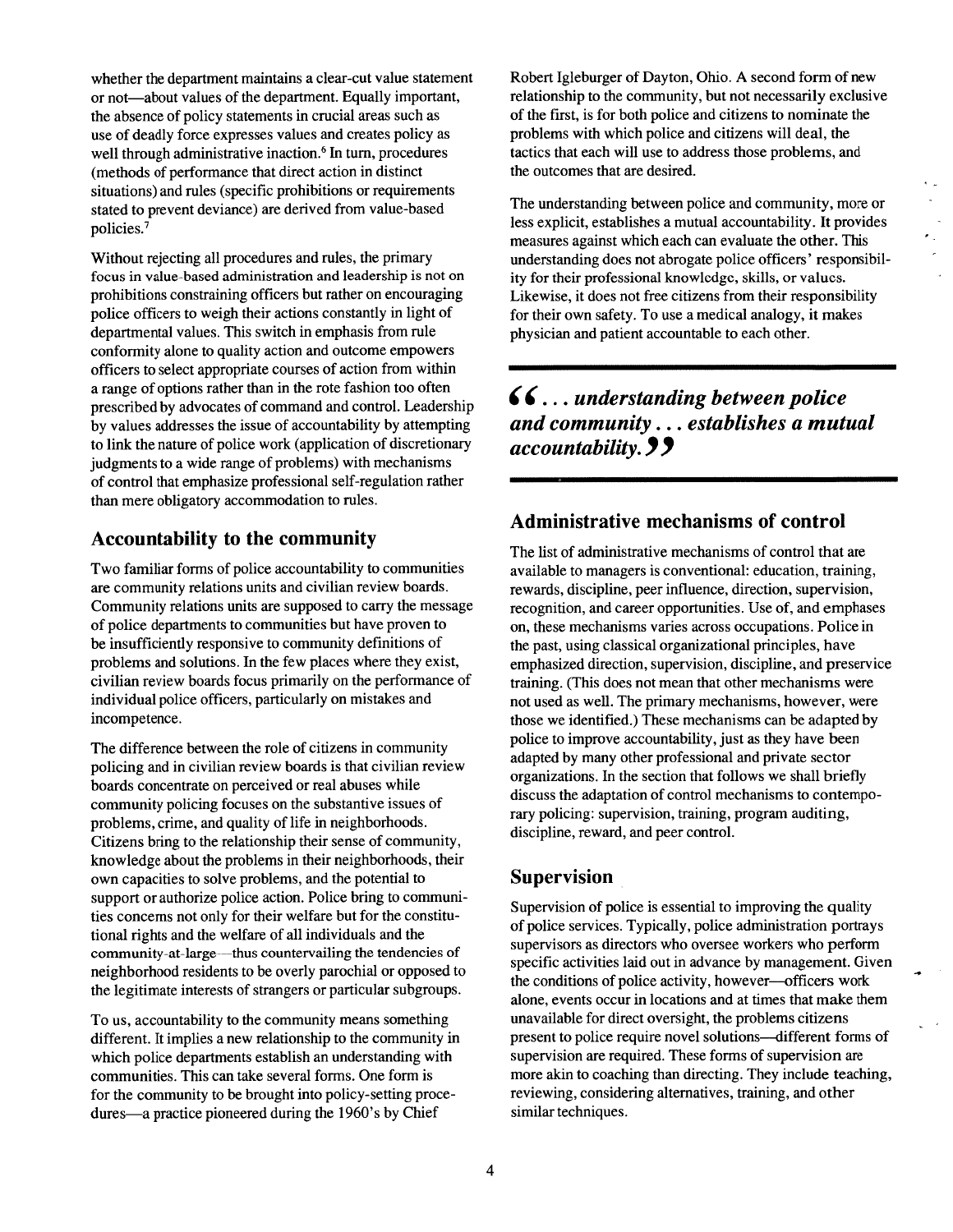A special function of supervisors is to empower officers. By empower we mean providing officers with the authority to use their knowledge, skill, and values to identify problems and work toward their solution. Empowerment of officers is the opposite of encouraging them to "stay out of trouble" or "not bother" their sergeants. Confronted with ambiguous problems not responsive to standard solutions, police officers can be empowered by sergeants to search for creative solutions to problems rather than respond in some rote fashion. Organizational policies should be sufficiently pliable to accommodate the breadth of discretion that officers will be expected to exercise under this arrangement.

It is our contention that as departments shift away from the authoritarian model of policing to a more flexible community-oriented approach, a reexamination of the structure of the bureaucracy will be essential to the efficient performance of the officer on the beat as well as the effectiveness of the department's operations.

We recognize that the complexity of this issue mandates far more thought and consideration than can be given in this paper. Departments cannot expect to eliminate an entire structure one day and begin with a new one the next. But they must begin to address the question of whether or not the existing rank structure and its functioning lend themselves to the type of police performance required to meet the needs and expectations of the communities served by the department.

This is particularly true in cities with a diverse ethnic and cultural mix. In these jurisdictions, the varying interests and demands of neighborhoods necessitate flexibility at the point of contact through which the department provides the services. This means that patrol officers need greater discretion and flexibility and less rigid adherence to monolithic rules and procedures. Thus, it might be possible to eliminate some of the tiers of authority within the bureaucracy while at the same time being more cost effective.

We should begin with the establishment of a career track for patrol officers that would provide incentives for meeting specialized goals. Many of these goals could be the result of an accord between neighborhoods and department representatives in which the line officer is an active participant, provided with sufficient authority to draw upon required departmental resources to achieve objectives.

This requires more functional supervision than direct line authority over the officer. Therefore, it would be possible under this configuration to reduce the number of sergeants . and increase the opportunities for advancement within the patrol officers' line. Thus, promotions based upon abstract examinations could be replaced by a more practical system of performance measures that link community needs with departmental objectives.

## **Training**

Police recruit training is organizationally based, preservice training that emphasizes law, rules and procedures, and officer discipline. $8$  This is consistent with the thrust of earlier reform to enhance the lawfulness and eliminate the discretion of police officers. It can be argued that this training serves its purpose very well, at least as far as it goes. It does emphasize important values: adherence to law and discipline.

The difficulty with training that concentrates primarily on law and discipline is that it fails to take into account the workaday circumstances of police officer activity: dealing with unpredictable events, most often when alone and without available supervision. Knowledge of law in such circumstances is important, but insufficient. More often than not it tells officers what they cannot do rather than what they can or should do. Military discipline is almost irrelevant under conditions in which a police officer confronts a situation alone, diagnoses it, selects one set of responses from a range of alternatives, and develops followup plans.

For routine circumstances, officers require basic knowledge about the kinds of events they encounter, skills that are applicable in such encounters, and values that inspire and constrain officers in their practice.<sup>9</sup> Moreover, the knowledge, skills, and values that are required to shape officer discretion in the handling of events must be internalized into the professional self of each officer. This can come about only through prolonged socialization that emphasizes discretionary application of a range of skills to a variety of real-world circumstances. Yet, academy training is notoriously deficient in the provision of such training.

There are models from other disciplines for the acquisition of such knowledge, skills, and values: engineering, education, and others. They offer possibilities for police leaders for the future.

# **4 4.** ..*managers will have to be ever vigilant. 99*

## **Audit mechanisms**

No matter how good the training, how instrumental management has been in shaping the culture, and how positive supervision has been, the circumstances of police work will continue to allow for corruption, malfeasance, and incompetence. Policing is not unique in this respect, but stakes are higher when lethal governmental power is involved. There are reasons to believe that skillful administration will reduce such problems. Even so, managers will have to be ever vigilant.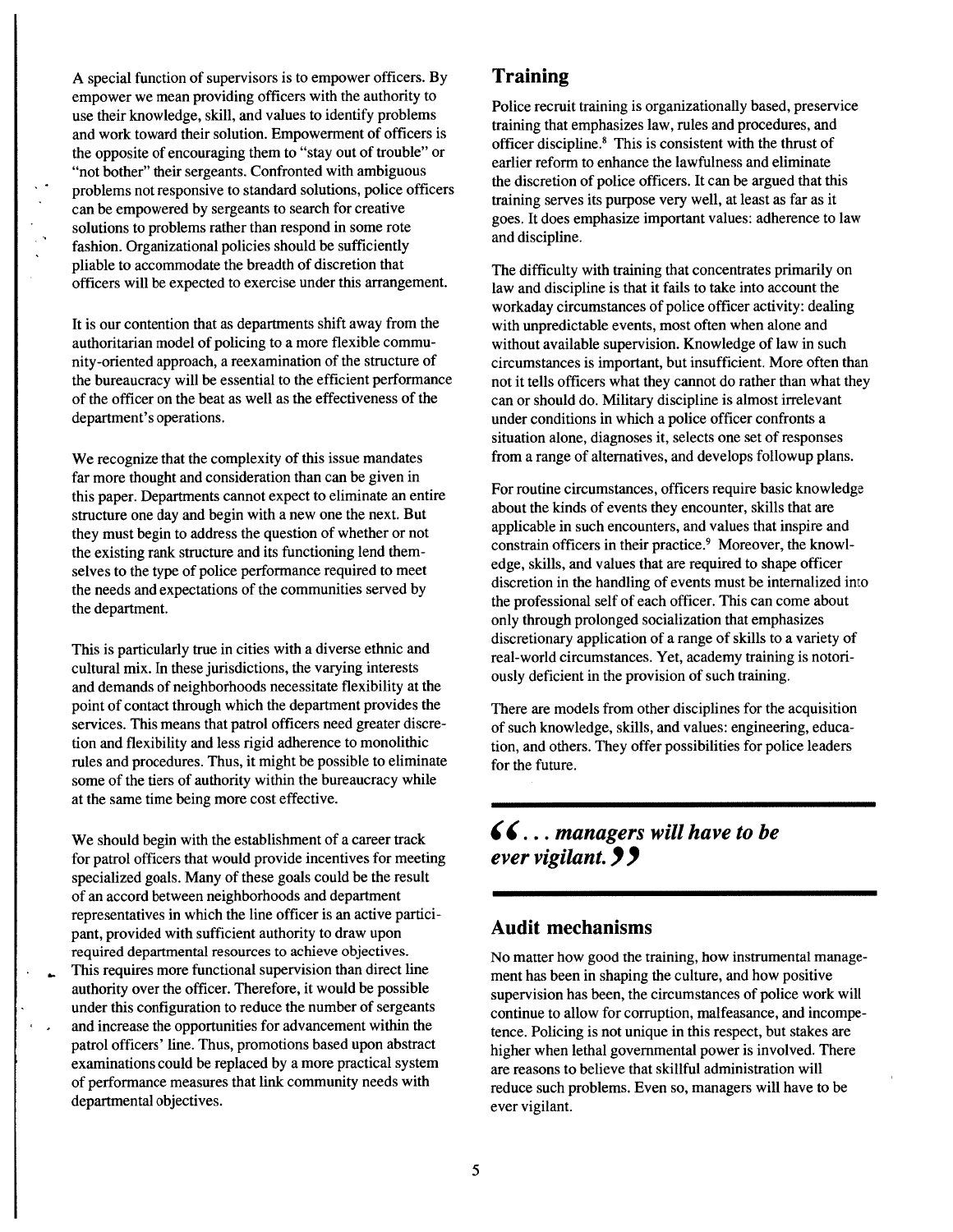One form of vigilance is auditing. An analogy is found in a financial audit of a business. It is conceded that a financial audit cannot be universal; indeed, attempts to audit everything may result in auditing nothing. Audits, instead, sample a representative number of transactions (events) from the relevant universe. There is nothing to prevent police from adopting similar schemes. An example: undercover decoy squads are often valuable anticrime units. They can be problematic, however. It is not uncommon for enthusiasm to become zealotry. Auditing a given sample of arrests by interviewing witnesses, defendants, and other interested parties is one way of maintaining control of such units. Another example is found in departments that routinely send postcards to a sample of "customers" to determine how satisfied they were with police service. Other departments routinely monitor samples of citizen complaints to determine whether they are being properly handled.

# *66 We are concerned about quality over quantity. 9 9*

Three additional points should be made about audits. Typically, audits tend to become inspections of production quantity rather than quality. We are concerned about quality over quantity. It is well known that the number of arrests is a measure subject to enormous manipulation if not carefully monitored to ensure that the arrests are legitimate, properly conducted, appropriate, and fair. If arrests are to be a measure of individual or unit effectiveness, the only systematic means of ensuring their quality is through careful auditing of each step of the process that led to the arrest.

Second, audits are a form of after-the-fact accountability. They are no substitute for other mechanisms of administrative control, like leadership, education, and training, that attempt to ensure quality performance in advance rather than discover mistakes after they occur.

*George L. Kelling is a Professor of Criminal Justice at Northeastern University and a Research Fellow in the Program in Criminal Justice Policy and Management at the John F. Kennedy School of Government, Harvard University. Robert Wasserman is a Research Fellow in the Program in Criminal Justice Policy and Management. Hubert Williams is President of the Police Foundation and former Chief of Police in Newark, New Jersey.* 

*Points of view or opinions expressed in this publication are those of the authors and do not necessarily represent the official position or policies of the U.S. Department of Justice or of Harvard University.* 

*The Assistant Attorney General, Office of Justice Programs, coordinates the activities of the following program Offices and Bureaus: National Institute of Justice, Bureau of Justice Statistics, Bureau of Justice Assistance, Office of Juvenile Justice and Delinquency Prevention, and Office for Victims of Crime.* 

Finally, audits can be administered in a variety of ways. They can be carried out by high-level inspectors as well as by sergeants who are responsible for units. In some circumstances, they can be carried out by specially charged task forces comprised of officers of varying ranks, including patrol.

#### **Discipline**

Discipline will always be an important mechanism to ensure officer accountability: every organization, no matter how well managed, will have a small number of officers who perform irresponsibly or incompetently. Because the stakes are so high in policing, strong messages must be given to officers at all levels that incompetent performance-brutality and corruption, for example-is intolerable. We believe that if supervision and audits are well performed and documented, discipline can be exercised in ways that are both fair and perceived as fair.

One caveat, however. Line officers are understandably sensitive about how discipline is exercised in many departments. In a world in which staying out of trouble is a primary measure of officer adequacy, it should be no wonder that discipline is seen as arbitrary and unjust. Too often discipline follows the commission of mistakes, rather than officer incompetence or irresponsibility. Mistakes, incompetence, and irresponsibility are different issues. Mistakes, which are bound to occur in all work, should routinely evoke coaching, consideration of options, training, and other such control options. Incompetence and irresponsibility should result in discipline. Managers cannot have it both ways. They cannot ask officers to be risk-takers and then discipline them when occasional mistakes occur. Those who take risks on behalf of an organization-if they use methods and have goals that are within the values of that organization-and then make mistakes, need support and assistance, not discipline.

## **Rewards**

Rewards continue to be powerful motivators for workers. Rewards can take the form of increased pay, job perks, promotion, special assignments, recognition, and other forms. Police agencies have used every conceivable form. The questions that arise in policing about rewards are not whether they are used fairly and appropriately. Questions about the fairness and propriety of police reward systems are based on the concern that only a small range of police officer activities is reflected in current measures of police performance. A good many areas—dispute resolution, crime prevention, problem solving, and order maintenance, for example-are rarely reflected in the data collected about officer performance. Given the importance of these activities in community policing, ways of evaluating the quality with which officers perform these functions and then linking these evaluative measures to rewards will have to be developed. A research project funded by the National Institute of Justice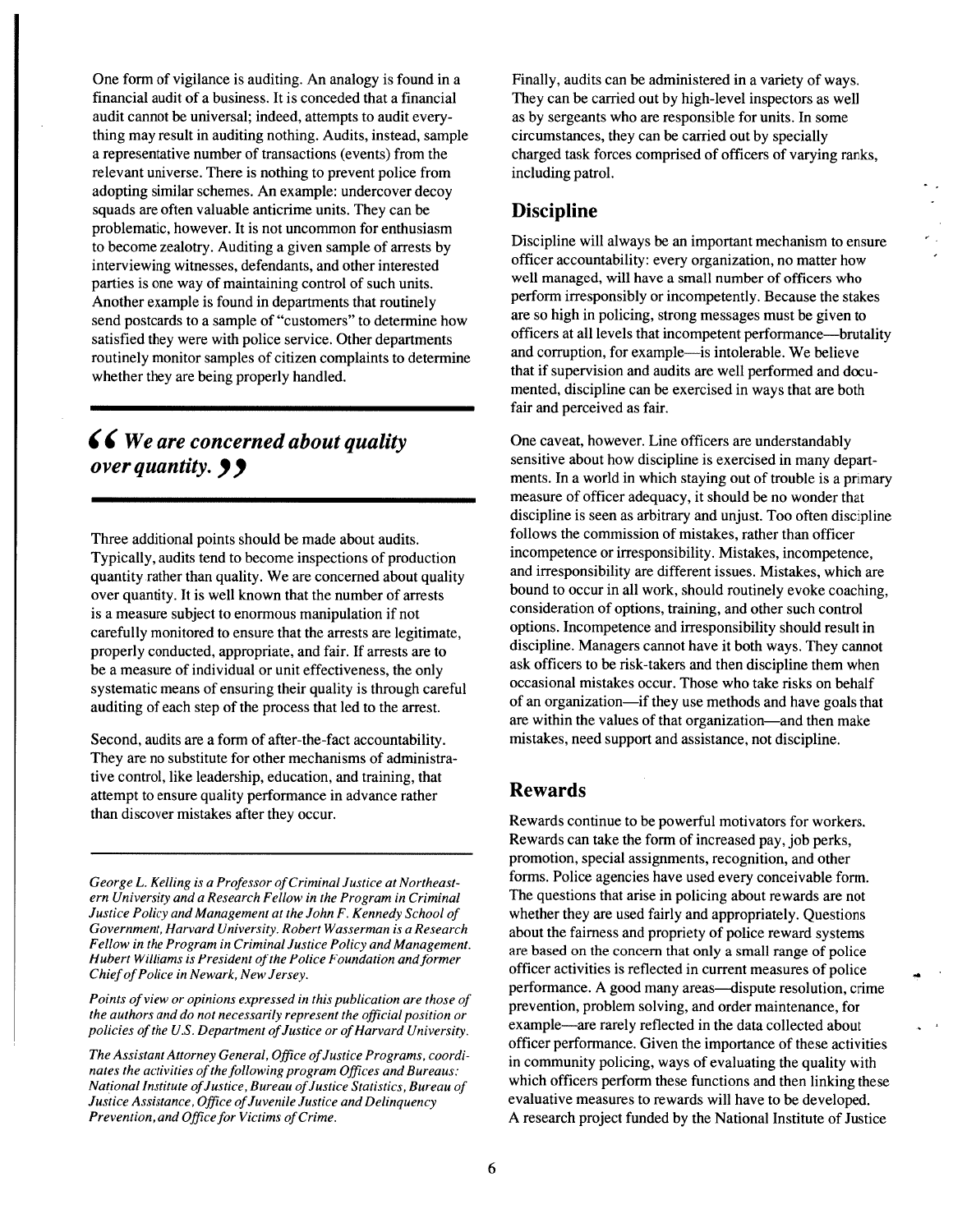now underway in Houston will attempt to develop performance measurement criteria consistent with the priorities of community policing.

# *66 Mistakes, incompetence, and irresponsibility are different issues.* ))

Two innovative ways of recognizing and rewarding officers, methods compatible with other elements of community policing, would be peer review of performance and performance contracts. Peer review of performance is discussed below. Performance contracts, a method of supervision in which a supervisor or colleagues negotiate a set of performance goals over a distinct period of time, are now being experimented with in Madison, Wisconsin. There, in an experiment in community policing and organizational decentralization, officers and their supervisors are negotiating personal performance contracts for the purpose of evaluating the performance of patrol officers.

#### **Peer control**

L"

Peer control is an important means of achieving accountability. Although heavy reliance on peer control has been traditional in the professions of medicine, law, and science, it has not always ensured the desired quality of performance. However, when combined with other mechanisms of control, it will continue to be an important means of maintaining the standards of professional performance for police.

Despite the potential of peer review, police administrators have been reluctant to use methods of control that exploit opportunities for collegial or peer review. There have been exceptions to this generalization: the Peer Review Project in Kansas City during the mid-1970's (which focused on excessive use of force) and stress and alcohol-abuse programs in other departments. Other exceptions that come to mind are the Home Beat Officer program in the London Metropolitan Police, the Senior Lead Officer program in the Los Angeles Police Department, and the current experiment in decentralization in Madison where officers have elected their own lieutenants. For the most part, however, collegial review of basic police practice has been extremely limited.

## **Conclusion**

The concern of this paper is not the reduction of police accountability but rather its increase and strengthening. In a sense, there is a paradox. Those mechanisms that have seemed most certain to ensure control (command and control systems) have created the illusion of control, but often little more than that. Other mechanisms of control recognize and promote the use of discretion by police

officers. These mechanisms, such as auditing, rewards, and peer control, offer significant opportunities for increasing officer accountability.

nity policing threatens police accountability. Rather, the proper management of community policing adds additional From this brief discussion of managing police culture and accountability, it is clear that we do not believe that commuopportunities for the maintenance of accountability in police organizations.

#### **Notes**

1. Mary Ann Wycoff, The *Role of Municipal Police: Research as Prelude to Changing It,* Washington, D.C., Police Foundation, 1982.

2. Herman Goldstein, *Policing a Free Society,* Cambridge, Massachusetts, Ballinger, 1977.

3. See, for example, Edgar H. Schein, *Organizational Culture and Leadership,* San Francisco, Jossey-Bass, 1985.

4. For a discussion of police culture see, for example, Peter K. Manning, *Police Work,* Cambridge, MIT Press, 1979.

5. For an extended discussion of values in police departments, see "Values in Policing" by Robert Wasserman in this same series.

6. See, for example, *City of Canton, Ohio* **v.** *Geraldine Harris, Willie G.Harris, Bernadette Harris,* Amicus Curiae Brief of the American Civil Liberties Union and ACLU of Ohio in Support of Respondents in the Supreme Court of the United States, October term, 1987.

7. The authors thank Los Angeles Chief of Police Daryl Gates for helping us think through the relationship between values, policies, procedures, and rules, although he is in no way responsible for our conclusions.

8. For a discussion of recruit training and socialization, see John Van Maanen, "Observations on the making of policemen," *Human Organization* 32,4 (Winter 1973): 407-418.

9. An extreme example of the role of values is found in police use of deadly force. As important as rules and procedures may be, no set of rules about its use will ever be able to take into account all of the exigencies that occur in real-world situations. As a consequence, even in life-threatening circumstances, use of deadly force will always be discretionary, guided, at best, by values expressed through departmental policies.

The Executive Session on Policing, like other Executive Sessions at Harvard's Kennedy School of Government, is designed to encourage a new form of dialog between high-level practitioners and scholars, with a view to redefining and proposing solutions for substantive policy issues. Practitioners rather than academicians are given majority representation in the group. The meetings of the Session are conducted as loosely structured seminars or policy debates.

Since it began in 1985, the Executive Session on Policing has met seven times. During the 3-day meetings, the 31 members have energetically discussed the facts and values that have guided, and those that should guide, policing.

#### **NCJ 114211**

I